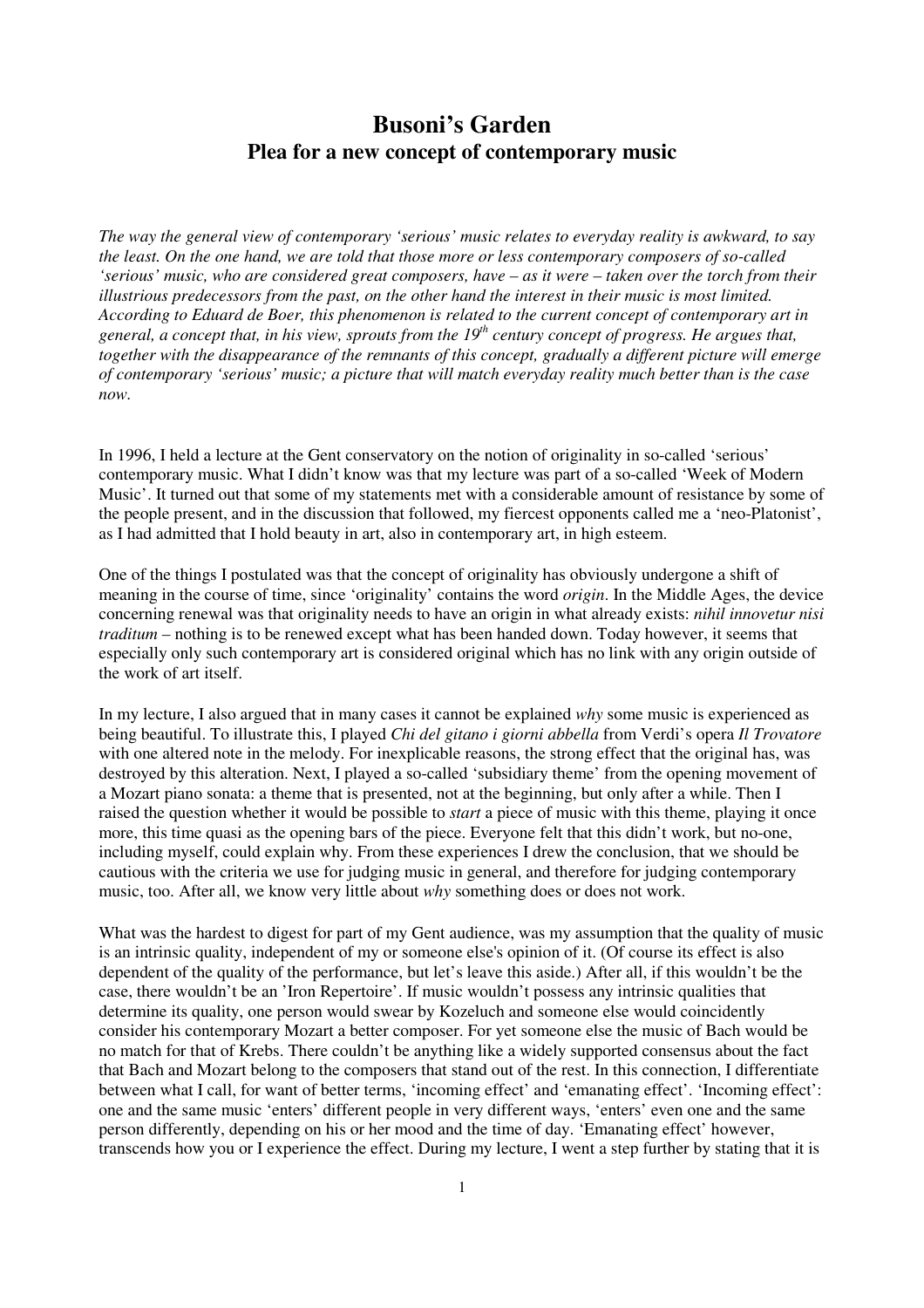exclusively its 'emanating effect' that determines the quality of a given piece of music. And for that reason it is of the utmost importance for a composer to relate his or her knowledge, craft and intuition to this 'emanating effect' as much as possible.

I admit at once that the subject is complex. One might be inclined to deduce from what I said before, that I think it is the majority who determines what is good and what is bad music. But it's not that simple. Very many people rather listen to house music than to music by Mozart, but even so, few people will want to insist that house music be the better music. This statement can be extrapolated to the hypothetical: even if the entirety of humanity to the last person would have descended to the level of computer games, obtuse TV programs, fast food and house music, and if as a result Bach's music would be wasted on everybody, Bach's music wouldn't become any less good because of this. The reverse can also be said: even if in such a situation all of humanity would consider house music the *coolest* music in the world, this wouldn't make such music any better.

It is on the subconscious level that we experience this one altered note in Verdi's *Chi del gitano i giorni abbella* as being not right. The big problem here is the limitation of our subconscious knowing: much easier can we feel *that* this one note isn't right than that we can explain *why* this is the case. With this in mind, let's look at how different kinds of 20<sup>th</sup> and 21<sup>st</sup> century *avant-garde* music is appreciated. Then a stark contrast becomes evident: an army of experts from the ranks of composers, musicologists, conductors and performing musicians have for decades been impressing upon classical music loving audiences that certain contemporary composers wrote or write very good music, whereas only a very limited part of those audiences seems to feel real enthusiasm for it. Efforts to 'raise' audience understanding in such a way that it would learn to appreciate this music, have never amounted to anything. The great composers from former times remain very much preferred to many officially worshiped composers from the present and the recent past.

This situation is very different from the past and this gives food for thought. Music history books clearly show that it has always been only natural to have a lively interest in the music of one's own era. And such an interest can clearly be seen today, too – as far as the kind of contemporary music that we have labelled 'light' music is concerned.

A few fascinating examples illustrate the phenomenon described above. Who knows Schönbergs first socalled 'dodecaphonic' composition: his *Klavierstück*, opus 23 no. 5 from 1923? Who knows the first socalled 'serial' composition in history: Olivier Messiaens piano piece *Mode de valeurs et d' intensités* from 1949? Who knows Karlheinz Stockhausens *Hymnen* from 1967, Iannis Xenakis' *Pythoprakta* from 1956, or Pierre Boulez' *Marteau sans Maître* from 1954/'57? In how many CD shops are there recordings of these and similar works available? How many sheet music shops have these and similar scores in stock? Hardly any. Even so, in music history books and music encyclopaedias these composers and especially these works from their oeuvres are considered important and ground breaking. In contrast to this: who doesn't know Leonard Bernsteins *West Side Story* from 1957, Dmitri Shostakovich' second piano concerto from 1957 or Paul McCartney's *Yesterday* (1965) or *Eleonore Rigby* (1966), to mention only a few random examples? This music is well-known far and wide and amply available. Even Shostakovich' own assessment, that he had finished a concerto had 'that does not possess any artistic or spiritual value at all'<sup>1</sup> hasn't prevented countless performances of his second piano concerto, dozens of CD recordings; nor has it prevented that it has been arranged, used for a choreography, etc. Still, these and similar works are generally judged to be of no value for the history of  $20<sup>th</sup>$  century art music, either because they are considered not innovative enough, or because they are reckoned among so-called 'light' and therefore non-art music, or for both reasons.

j <sup>1</sup> Letter from Dmitri Shostakovich to Edison Denisov, February 12, 1957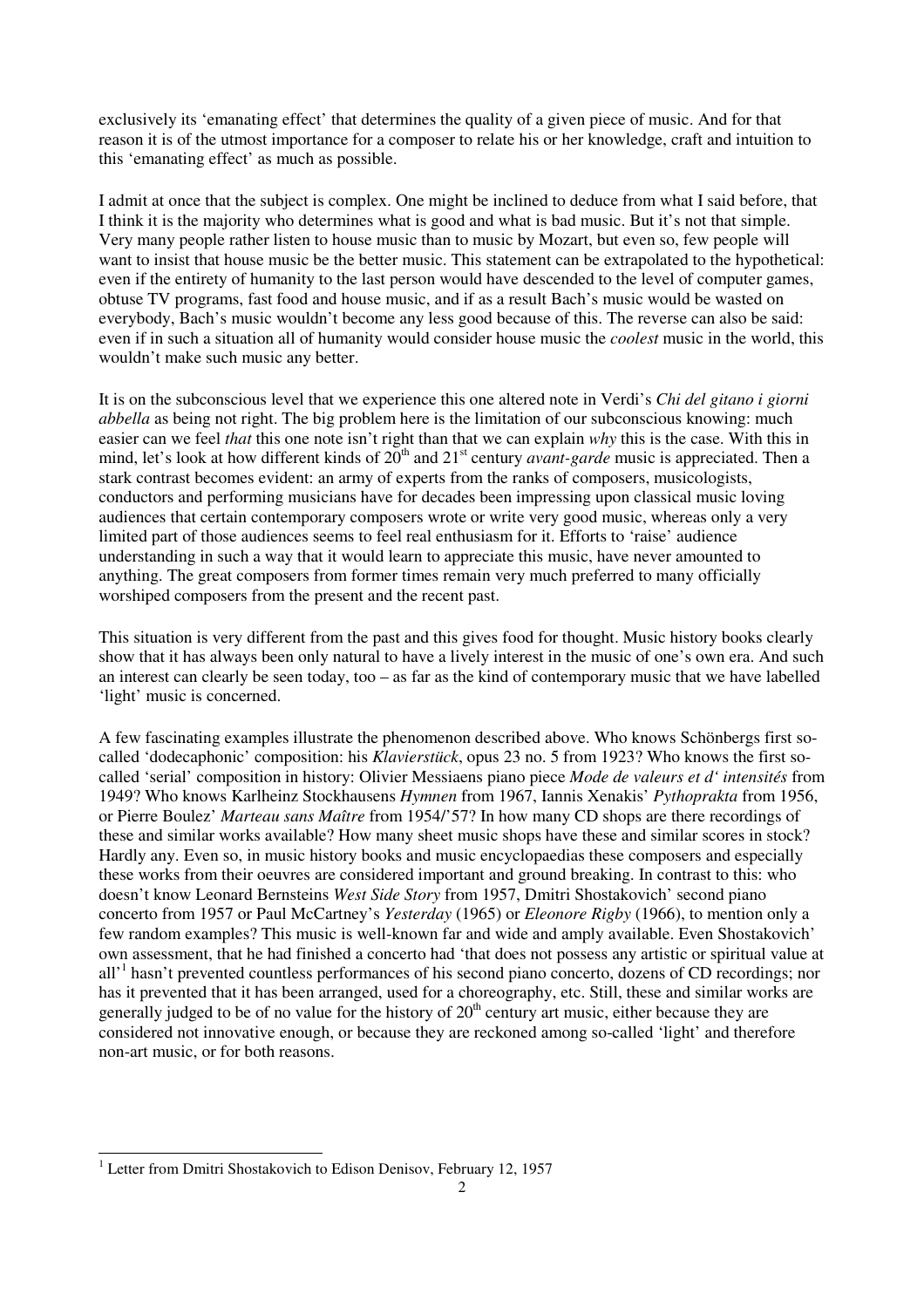## **The myth of progress**

For a long time it has been thought that a broad appreciation of what at some point we have started to call 'modern music' would come over time. My music history teacher during my student days, for example, assured us that Anton Webern's music would eventually find equally broad access as Beethoven's. 'You see', he argued, 'even Von Karajan has by now recorded his music with the Berlin Philharmonic.' A persistent myth about the premiere of Strawinsky's *Sacre du Printemps* in 1913 points into the same direction. This performance ended, as is generally known, in a scandal, whereas this (at the time so revolutionary) piece is now generally accepted as one of the  $20<sup>th</sup>$  century's master pieces – and justly so. In short: Strawinsky was ahead of his time and only after a while his composition was recognized as the stroke of genius that it is. Thus the myth of the *Sacre* lends itself to sustaining the myth of the genius who is undervalued in his own time. What is much less well-known, is, that the scandal about the premiere had to do chiefly with the choreography and the dance, and that the composition's concert performance in 1914, only one year later, was a tremendous audience success.

The myth of the *Sacre* and my music history teacher's remark sprout from an optimistic conception of progress, that was typical of the end of the  $19<sup>th</sup>$  century and the beginning of the  $20<sup>th</sup>$ . The general opinion was, that humanity was continually developing in an upward direction in all conceivable fields: what came later was thought to be an improvement of what had come before. As far as the development of Western art music is concerned, this way of thinking manifested itself as follows: in the  $19<sup>th</sup>$  century, an ever increasing need to chromatically modulate from one key to the next lead to what we now call 'floating tonality'. Then the tonal system exploded. It could no longer fulfil the needs of the new age. As a result, so-called 'atonality' came into existence. At first atonality was free, but, in order to oppose the danger of chaos, a new musical system had to be invented. The Austrian composer Arnold Schönberg provided the musical world with such a new system: his version of the so-called dodecaphony or twelve tone system. Characteristic for the music written according to this system is a hitherto unprecedented complex organisation of the tone's four attributes: pitch, duration, dynamics and colour. This increased complexity was interpreted as the logical continuation of obsolete tonality's abolishment. In subsequent musical systems this complexity increased even further.

### **Funnel**

Let's consider in more detail a description of the 'serious' music of the  $20<sup>th</sup>$  century according to this conception of progress: chapter XX, *The Twentieth Century*, from Donald Jay Grout's standard book *A History of Western Music*, the book many conservatory and musicology students from my and other generations have been educated with. In this chapter, the most important 'serious' composers of our century are treated, not in more or less chronological order, but according to their music's progressive complexity. Grout begins with Bartók (1881-1945). Then he briefly deals with Kodaly (1882-1967), Orff (1895-1982), Prokofiev (1891-1953) and Shostakovich (**1906-1975**). The last two composers together get two paragraphs. Next, he describes the English composers Vaughan Williams (1872-1950) and Gustav Holst (1874-1934). These are immediately followed by four lines about William Walton (**1902-1983**) and one paragraph about Benjamin Britten (**1913-1976**).

Then the United States are represented by Gershwin (1898-1937), Copland (1900-1990), Harris and a few more composers, until Elliot Carter (°1908) is reached. Bernstein (1918-1990) isn't mentioned. After a short trip to Latin-America (Villa-Lobos, Chavez and Ginastera) we return to Europe with among others Milhaud (1894-1974) and Poulenc (1899-1963). Then suddenly Paul Hindemith (1895-1963) gets a full five pages. Next follow 2½ page Messiaen (1908-1992) and – only now! – ten pages Stravinski (**1882- 1971**).

Only after all this it's the turn of the so-called 'Second Vienese School', the three composers that put twelve tone music on the map: Schönberg (1874-1951), who gets 11½ pages, Berg (1885-1935) and Webern (1883-1945). Compare these last dates with those of Bartók: 1881-1945. In my student days, the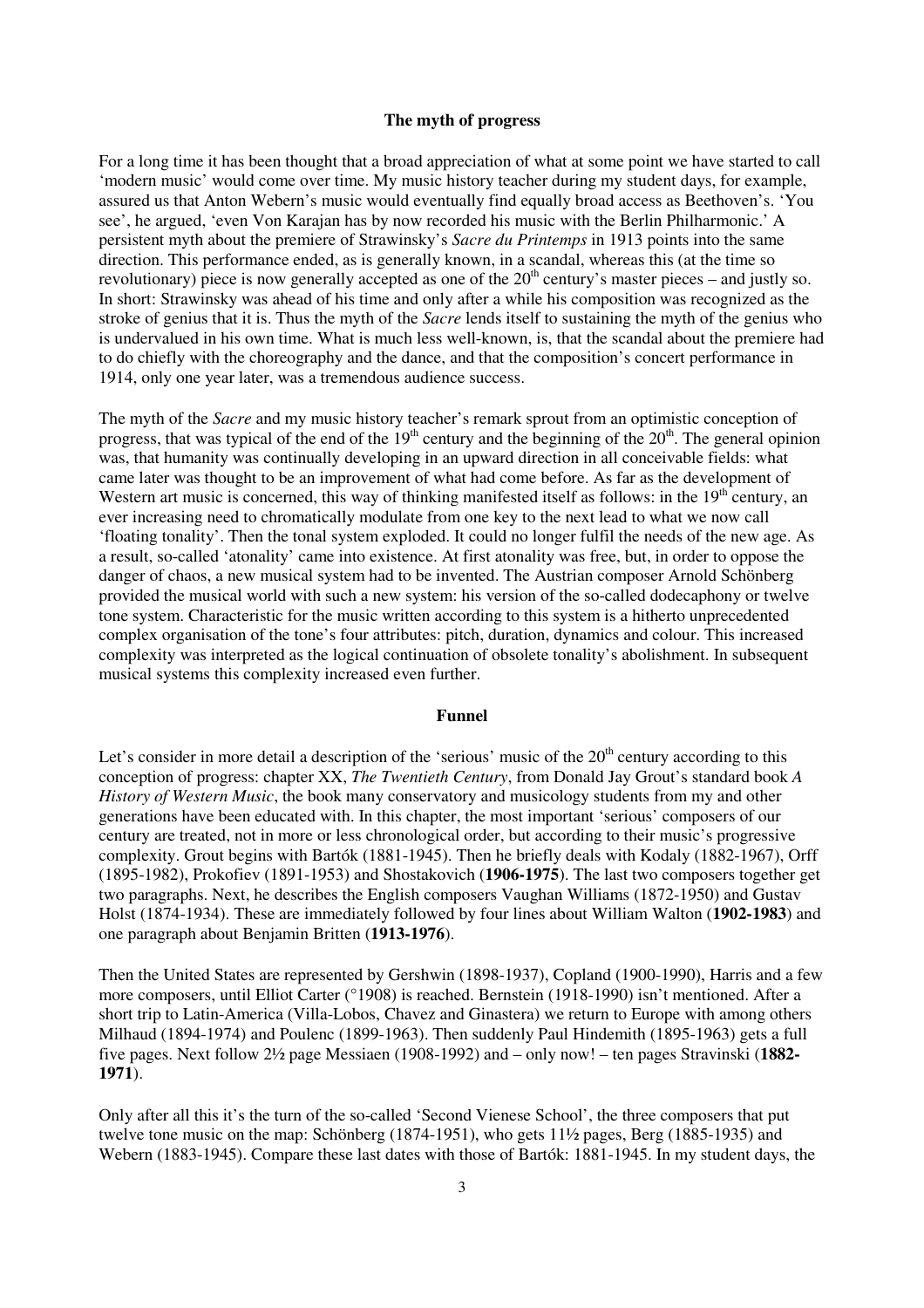next paragraph *After Webern* was the close of the book. Here 'avant-garde' composers like Boulez, Cage, Xenakis, Varèse, Stokhausen and Ligeti are covered. These composers were all born between 1912 and 1920 – like Britten, by the way. Except Edgard Varèse: **1883-1965**!

We read nothing about any form of so-called 'light' music. Grout exclusively deals with 'art music' and according to him 'popular' music doesn't belong to this category. There is logic there: 'light' music never conformed to the dogma of 'progress'. In order to make the picture fit, all such music had to be classed in a department that doesn't really count: folk music, music-of-the-people from former times. 'Popular music as such, of course, is no modern phenomenon; such music has always flourished along with the art music with which this book deals'.<sup>2</sup> Finished, full stop; easily dealt with.

Grout's classification of  $20<sup>th</sup>$  century 'serious' music implicitly amounts to a statement like the following: in the course of the  $20<sup>th</sup>$  century, music has gradually become ever more complex, and this trend will continue, and even more than that: its trend towards complexity is obliged to be continued. As a result, only such music can count as 'serious', that fits into this mould. Thus, a description of  $20<sup>th</sup>$  century 'serious' music according to this concept of 'progress', makes one think of squeezing a great amount of liquid through a funnel.

The thus emerging picture does not match reality, in many aspects and already since a very long time. This becomes apparent by, for instance, the new closing paragraph that Grout added to his book in a later edition. It deals with so-called 'minimalism', a type of music that is organized in a relatively simple way, which made an apparently unstoppable ascent out of nothing during the eighties of the previous century. Of course, from a historical point of view it is inevitable to deal with this phenomenon, and it is also quite understandable why this trend came into being, but in the perspective as sketched by Grout, it appears out of the blue, completely unexpected and without being rooted in anything.

It's only logical that this picture contrasts so much with reality. At some point, more complex than supercomplex is no longer possible; as it is impossible to be more nude than stark nude. Nor is it logical to assume that a continuing increase of complexity will be appreciated. Schönberg thought that in the future even children would sing atonal twelve tone ditties, but in practise all beloved music is as tonal nowadays as it has always been.  $20^{th}$  century art music may in some respects have made strong 'progress', it may by now be called a fact that only very few people can feel real love for the sounding result of many 'modern' possibilities. A few examples to illustrate this point: on classical radio stations by far most of the music that is broadcast is hundred(s of) years old, and this is even more true of classical request programs; and during important ritual ceremonies like weddings or funerals, moments where we realize even deeper than usual how important music is to us, contemporary 'serious' music is hardly ever performed. Slowly the presumption seems justified that all this will remain so, as long as the way we look at 'modern' music doesn't change.

#### **The essence of music**

Today's everyday reality doesn't match with Schönberg's perception, but it does match with his contemporary's Ferruccio Busoni (1866-1924). Like Schönberg, Busoni, too, felt the excitement of unprecedented new possibilities at the horizon, and his music, too, bears witness of this. Besides this, he, too, entrusted his visions to paper by means of the written word. His *Entwurf einer neuen Asthetik der Tonkunst (Concept of a new aesthetic of music)* from 1906 / 1916 made quite a stir. Colleague composer Hans Pfitzner reacted vehemently with his essay *Futuristengefahr (Danger of futurists)* (1917). But in contrast to Schönberg, in Busoni's writings there is no trace of the above described notion of musical 'progress', neither in his music, nor in his writings. To him, Bach and Mozart were unsurpassed giants,

<sup>&</sup>lt;sup>2</sup> Donald Jay Grout: A History of western Music, introduction to chapter XX: The Twentieth Century. Norton & Company Inc., New York, 1973.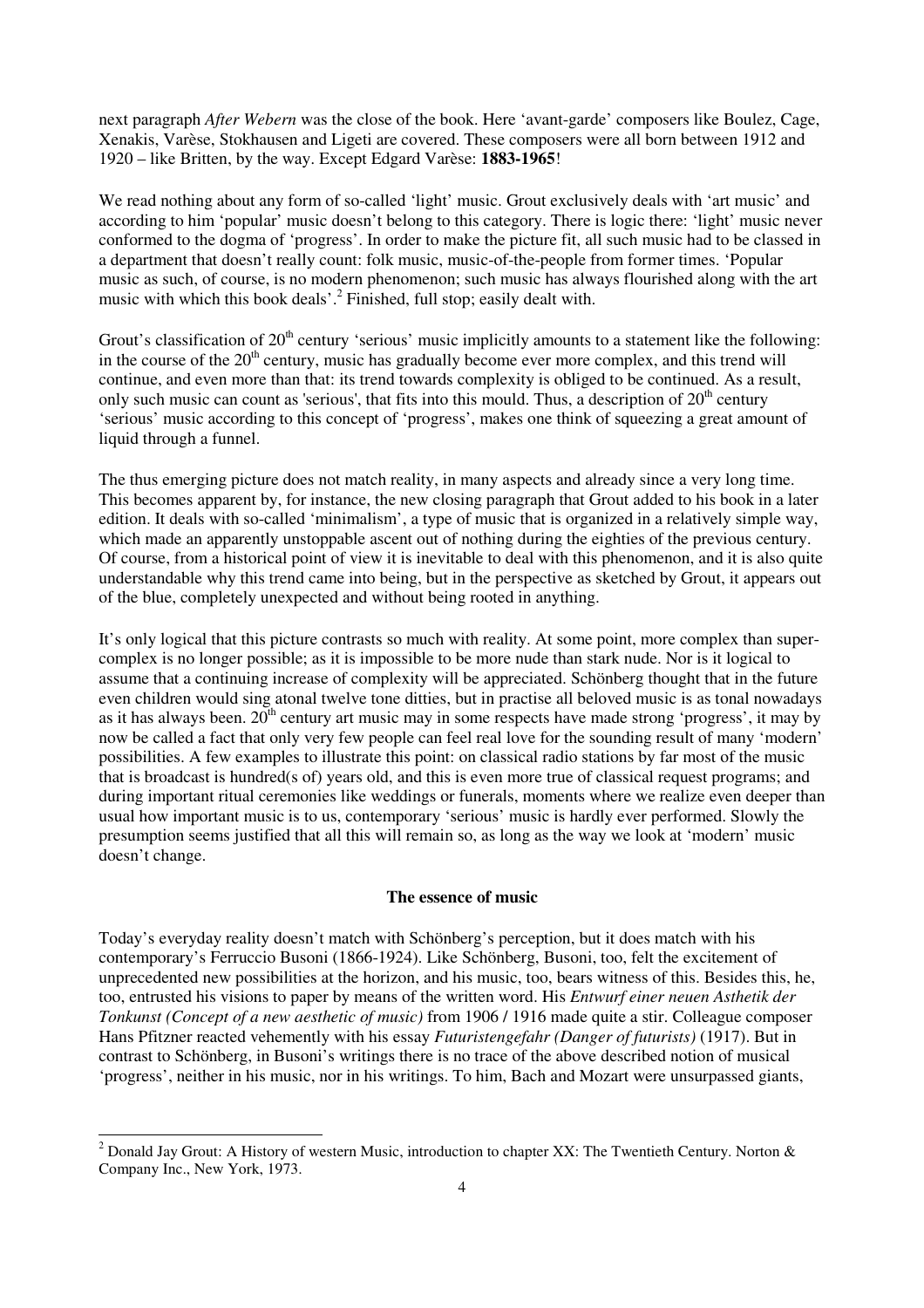who had penetrated deeper than everyone else into the intangible mystery of music, and as a result, his interest in renewal went hand in hand with his fascination for the essence of music as an intrinsic quality.

In an article entitled *Vom Wesen der Musik (On the essence of music)* from 1924, Busoni compares music as a whole to a gigantic garden and a composer to 'a gardener, to whom a strip of land of smaller or greater proportion has been allocated for cultivating. It falls unto him to pluck whatever grows on his site, at any rate to organize it, to compose a bouquet from it, when it comes up, and make a garden out of it. It falls unto this gardener to grip and model whatever he can reach with his eyes and arms (his power of discernment).' A little further on, Busoni notices that 'the comparison is weak and doesn't suffice, insofar as flora covers only the earth, whereas music permeates and penetrates a complete universe, invisible and unheard $^{3}$ 

Of course he couldn't imagine how much new territory of this infinitely large garden would be cultivated in the course of the  $20<sup>th</sup>$  century. (For this is undeniably the picture that emerges if we drop the artificial borderline between 'serious' and 'light' music. It cannot be insisted that one category automatically belongs to art music and the other doesn't. Salieri's *March of Welcome* that has become famous through the film *Amadeus* isn't necessarily better than *Yesterday*.) Undoubtedly, Busoni couldn't have had any notion of all those completely new sounds beyond his horizon that we classify under several types of jazz, pop, world music, etc. But this development does fit into the picture evoked by him; a picture that reminds one of a funnel turned upside down, rather than one standing upright.

And that's not the only thing that suddenly does match reality now. In Busoni's garden metaphor the maxim mentioned earlier *nihil innovetur nisi traditum* is valid as well. Every new gardener will have to start with learning the general techniques of gardening, surely by means of imitation – unfortunately a curse word in the art world, nowadays. And by this metaphor the concept of originality again gets a meaning in which the root *origin* can be recognized: just like a gardener feels a natural sympathy for certain (combinations of) plants, flowers, gardening techniques, etc., a composer feels within the small strip of land that is his domain, 'by natural sympathy especially attracted to certain spots and scenes (…). The creative musician prefers these moments in such an outspoken way, that in his works he returns to them with pleasure and often, in such a way, that we, the others, learn to recognise him because of this.'<sup>4</sup> How simple and how to the point!

Implicitly, Busoni's garden metaphor encourages learning by imitation, something which is discouraged by the concept of 'progress'. In extreme cases such a discouragement can, in combination with the meaning now attached to the concept of originality, result in striving after being different for no other reason than just being different. In order to reach this, it is then above all recommended not to follow any rules, as this can be seen as docile and conventional. Then why bother to learn rules if you aren't going to follow them anyway? In this way, the concept of 'progress' can lead to lack of craftsmanship. In my life I have seen many scores that bear the mark of this way of thinking.

Some readers may be inclined to think that I am criticizing a situation which since long belongs to the past. To a certain degree, this is quite true. But even so, remnants of the notion of 'progress' still determine the way new 'serious' compositions are judged and valued by music 'experts', whose concept of music history has been heavily influenced by books like Grout's *A History of Western Music*. And this isn't the only inheritance. Many contemporary composers of 'serious' music appear to lack the necessary skill and craftsmanship. This considerably hampers such composers in composing good music, regardless of their innate talent and their good intentions.

In 2006, I conducted an experiment to prove this point. A few years earlier, two of my sons, then five and ten years of age and not yet musically educated, had enjoyed themselves by playing random notes on my

<sup>&</sup>lt;sup>3</sup> Ferruccio Busoni: Vom Wesen der Musik (On the Essence of Music). Max Hesses Verlag, Berlin, 1956. Translation: EdB

<sup>4</sup> Ferruccio Busoni: Vom Wesen der Musik. Translation: EdB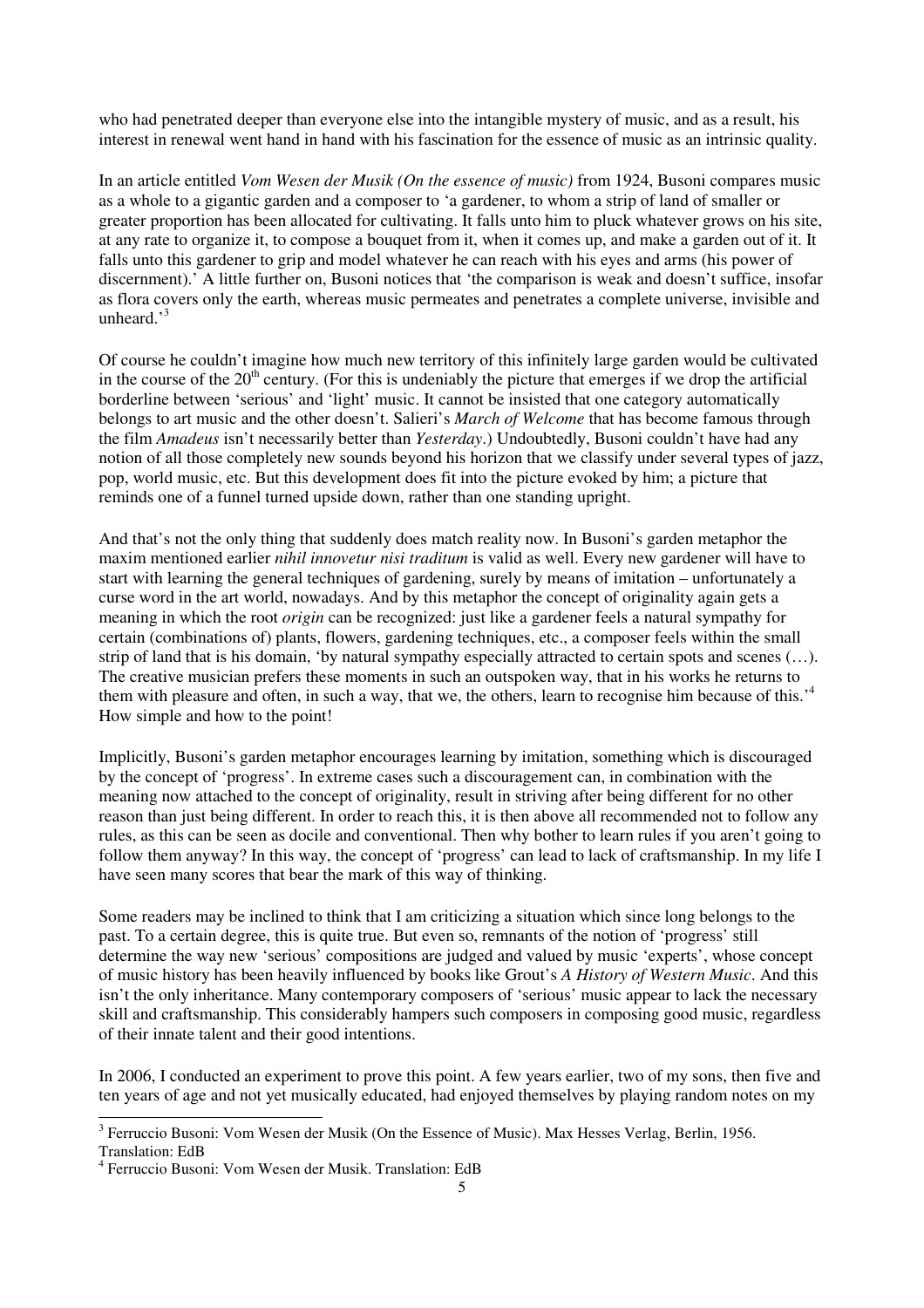electrical piano. As the piano was connected to my computer, these notes were fed into my scorewrite program. The experiment consisted of transforming my sons' notes into what on paper would look like a well-written avant-garde score and having the eventual result judged by a number of experts on the field of contemporary music. The prescribed instruments were determined by my then five year old son, whom I showed a list of instruments to choose from.

I imposed the following 'game rules' upon the procedure: I allowed myself to bring my knowledge and craftsmanship into the play, as far as the elements concerned were not essential to the actual creative process – distributing the notes among the available instruments, tempo, dynamics, articulation, etc.; on the essence itself, however––the notes, as played by my children – I only allowed myself to implement non-artistic, technical operations that have nothing to do whatsoever with any form of a creation process or of musical intuition; like applying bar changes in retrospect and submitting the notes to mechanical computer controlled processes of my scorewrite program, such as applying bar changes in order to realize the high degree of complexity that characterizes an 'avant-garde' score, doubling the note values or 'retrograding' the order of notes.

In September 2006, I sent the score to the Dutch *Fonds voor de Scheppende Toonkunst (Council for the Creation of Music)*, with a request for a 'commission in retrospect'; implying that the composition would be judged by two independently operating advisory committees, each consisting of a composer, a conductor and a musicologist. In December 2006 came the answer: *'Your request to be granted a commission in retrospect for your composition 'Bubbles' (…) was reviewed during the past adjucation session . In reference to this, the Board have decided to grant this request. This decision is based on the advice of two independent committees, using compositional quality as the primary criterion in reviewing all applications. Both committees judged in favour of this work. They held the opinion that the relatively short composition was competently made and that it surpasses your regular output as far as its idiom is concerned.* (...)<sup>' 5</sup>The key question of the experiment: whether it would be possible to let non-composing pass for composing, could be answered with *yes*. More details about the experiment can be found in the score (published by *Opus 33 Music*) and on Youtube (search for the combination 'Comitas' and 'Bubbles Experiment').

What is even more interesting, though, is the following. We may assume that the different sections of the infinitely large musical garden all have their own spheres, moods and emotional values. It may well be that the tendency to compose on the basis of an ever more complex organisation of the musical parameters eventually lead to sections with a sphere that to most people simply isn't and will never ever be attractive; considerably less attractive at any rate than the emotional values of those sections where all these great composers of 'iron repertory' music did their horticulture with obvious pleasure. (As time goes on, terms like 'modern' or 'avant-garde' for such complex music match reality less and less, by the way.)

(Perhaps there are, besides the ground of overly complex music yet other sections where most people don't like to come by nature, or – already Plato warned against this – which aren't very healthy for humans, even if they do like to come there. I personally think that, for instance, house music falls into this last category. This subject is beyond the scope of this article. I dedicated a lecture to it, entitled *Music and Spirituality*.)

In terms of the garden metaphor: it might well be that in the little parcels that each composer/gardener has to his disposal, there are nooks and corners where the soil is so bad, that as a rule these are best left alone. The concept of 'progress' may lead a composer/gardener to think that especially such sections need to be used, in the name of renewal and 'originality'. One might be inclined to think that the fruits of such conduct will, together with the ongoing continuation of human development, at some point become esteemed common property. Busoni's metaphor however, leads to a contrary conclusion: sections that we now experience as inaccessible will be just as inaccessible in two hundred years.

 5 Letter from the *Fonds voor de Scheppende Toonkunst* to Ed de Boer, 14 December, 2006.